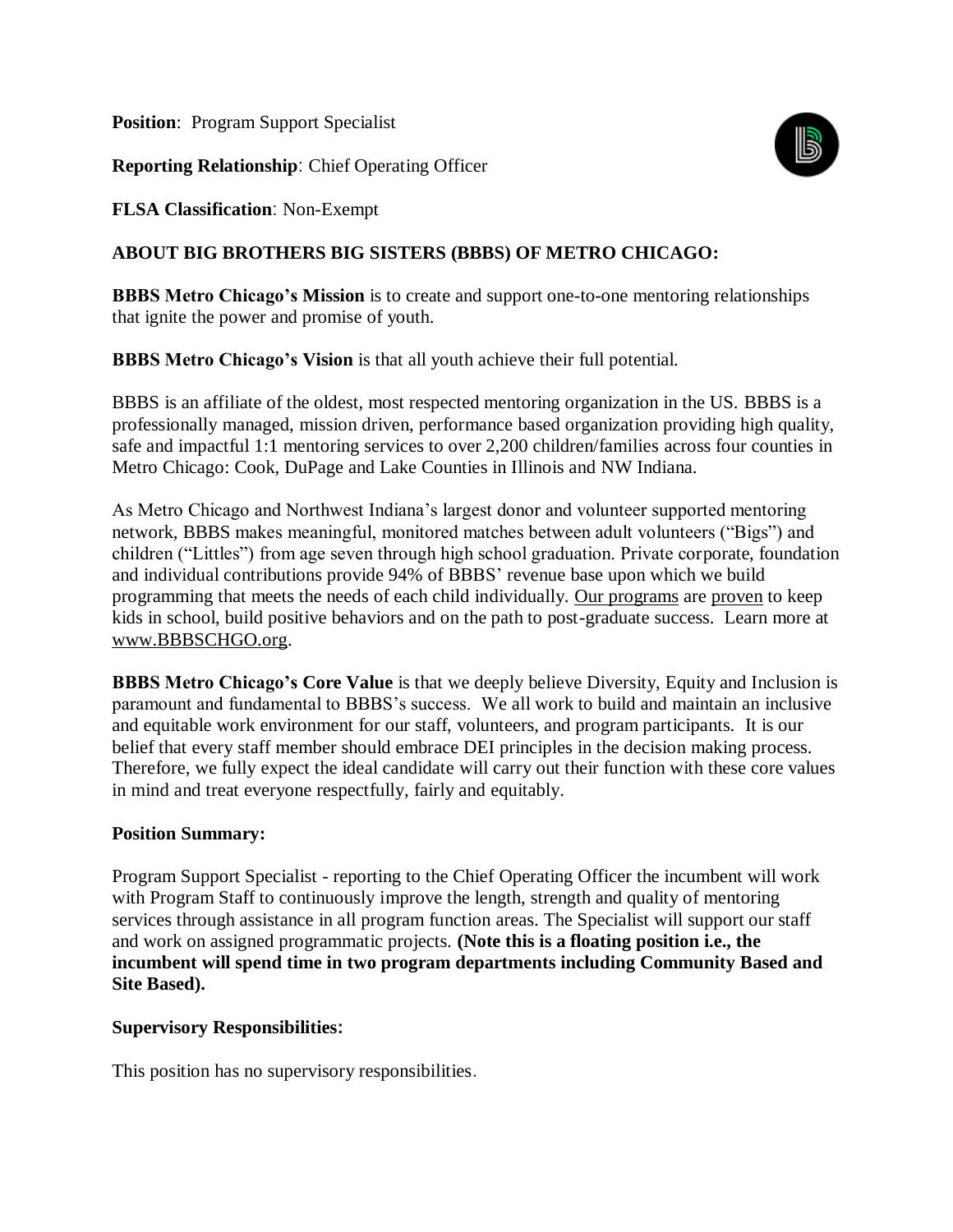### **Responsibilities:**

- Respond to phone inquiries within 24 hours of inquiry.
- Respond to online volunteer and family inquiries received on designated days.
- Properly screen potential volunteers and families over the phone before starting to process application.
- Assure highest levels of customer service are used in volunteer and family interactions
- Complete all volunteer and family files in conjunction with BBBS procedures and in a quality, error free manner.
- Conduct enrollment interviews for volunteers and/or children interested in the community or site based program.
- Conduct enrollment interviews, home/neighborhood safety assessments and present child safety information for all children/families interested in the the agency's programs.
- Prepare written assessments and recommendations within 72 hours post-interview based on enrollment interviews of volunteers and children/families.
- Create safe and appropriate match relationships based on current pool of volunteers and children.
- Contact volunteers and parents/children of potential community or site based matches to gauge appropriateness and potential success.
- Conduct Match Introduction Meetings, as appropriate
- Provide notes, impressions and recommendations as needed from the introduction meeting to the Match Support Specialist that will assist them in supporting the new match.
- Conduct match support with matched volunteers, youth and their parents/guardians, as needed
- Collaborate with all program and PQA staff to ensure a seamless transition for volunteers and children/families from inquiry to matching.
- Conduct volunteer and child reassessments and updates as needed.
- Maintain accurate files and documentation on all volunteers and children/families
- Assist program staff in administering BBBSMC and grant surveys (SORs, YOS, POEs and Match Satisfaction)
- Provide weekly schedules, progress updates and reports to direct supervisor.
- Attend/facilitate programmatic meetings, orientations, training and/or special events as requested.
- Ensure confidentiality and safety of all records.
- Other duties as assigned:

## **Skills and Qualifications: Requirements:**

- A belief in the Mission and Vision of BBBS
- Adhere to Agency beliefs, values, and standards of practice in all job-related activities.
- Bachelor's degree in education, social work or related field required, with coursework in statistics and research methodologies preferred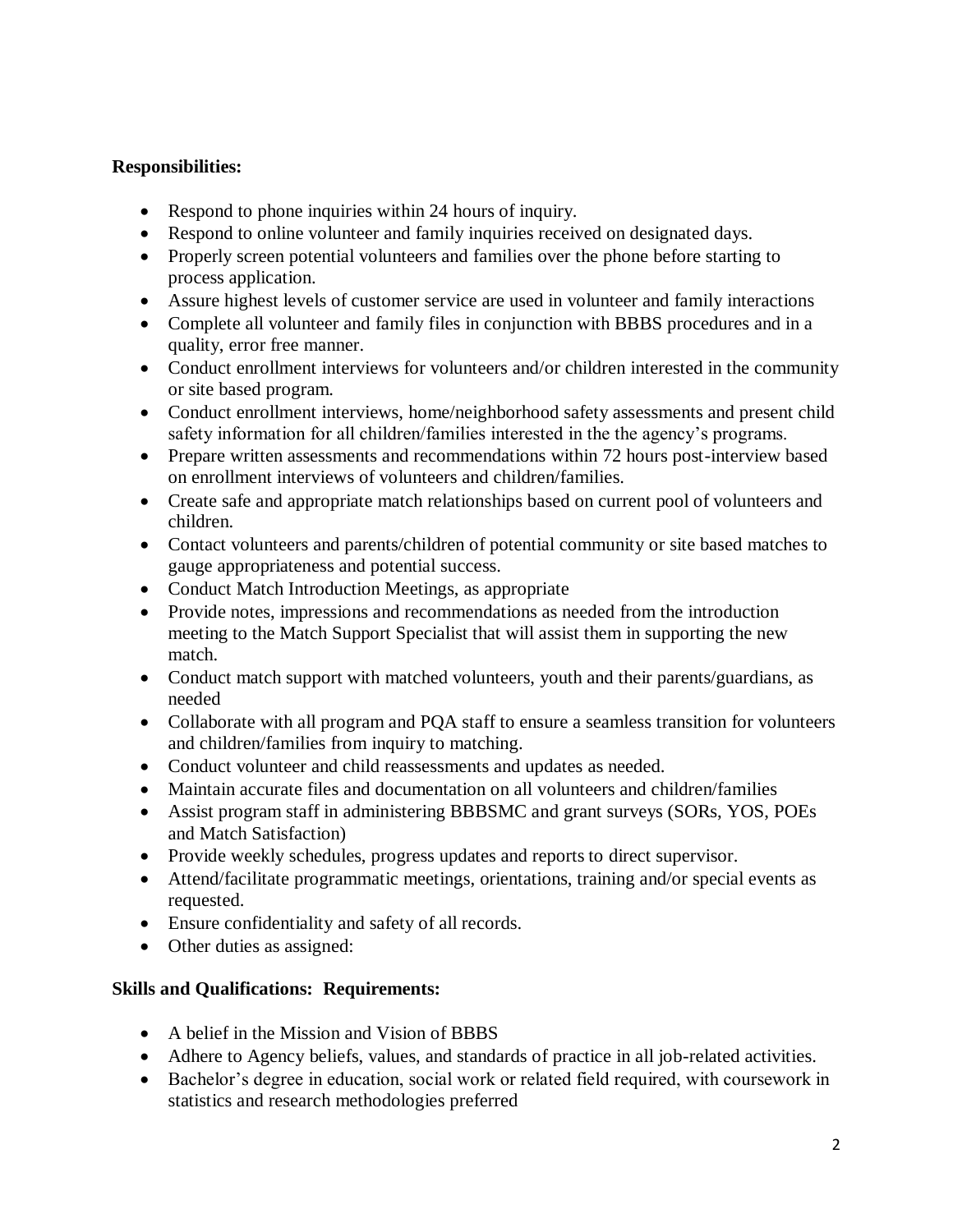- Minimum 3-4 years' experience with the public school setting, program management, and program evaluation or research required.
- Demonstrated ability to perform task analysis, implement and manage new projects, process work flow and establish and manage timelines.
- Strong result orientation Can be counted on to exceed goals successfully; very bottomline oriented; steadfastly pushes self and others for results.
- Good computer skills with experience with Microsoft applications, internet research and database management.
- Knowledge of and/or exposure to youth and adult development
- Excellent teamwork and leadership skills
- High level of efficiency and organization, ability to handle multiple tasks
- Understanding of other races, cultures, values and belief systems
- Excellent oral, written and interpersonal communications skills including honed reflective listening ability
- Strong data analysis and report writing
- Ability to develop, manage and analyze AIM and management reporting tools
- Intermediate or higher knowledge of computer software (MS Word, Excel, PP, Access and other database systems)
- Integrity
- A sense of humor

### **Work Environment**:

This position operates in a professional office environment. This role routinely uses standard office equipment such as computers, phones, photocopiers, filing cabinets and fax machines.

### [BBBS Career Page](https://www.cbizems.com/extranet/recruiting.aspx?id=d4f04178-356d-428d-8b78-813b34a15de6)

Big Brothers Big Sisters of Metropolitan Chicago Attn: Human Resources 560 W. Lake St., 5th Floor Chicago, IL 60661

### **BBBS is an Equal Employment Opportunity Employer**

**EEOC Statement –** Big Brothers Big Sisters of Metropolitan Chicago provides equal employment opportunities (EEO) to all employees and applicants for employment without regard to race, color, religion, sex (including pregnancy, gender identity and sexual orientation), national origin, age (40 or older), disability or genetic information. In addition to federal law requirements, Big Brothers Big Sisters complies with applicable state and local laws governing nondiscrimination in employment. This policy applies to all terms and conditions of employment, including recruiting, hiring, placement, promotion, termination, layoff, recall, transfer, leaves of absence, compensation and training.